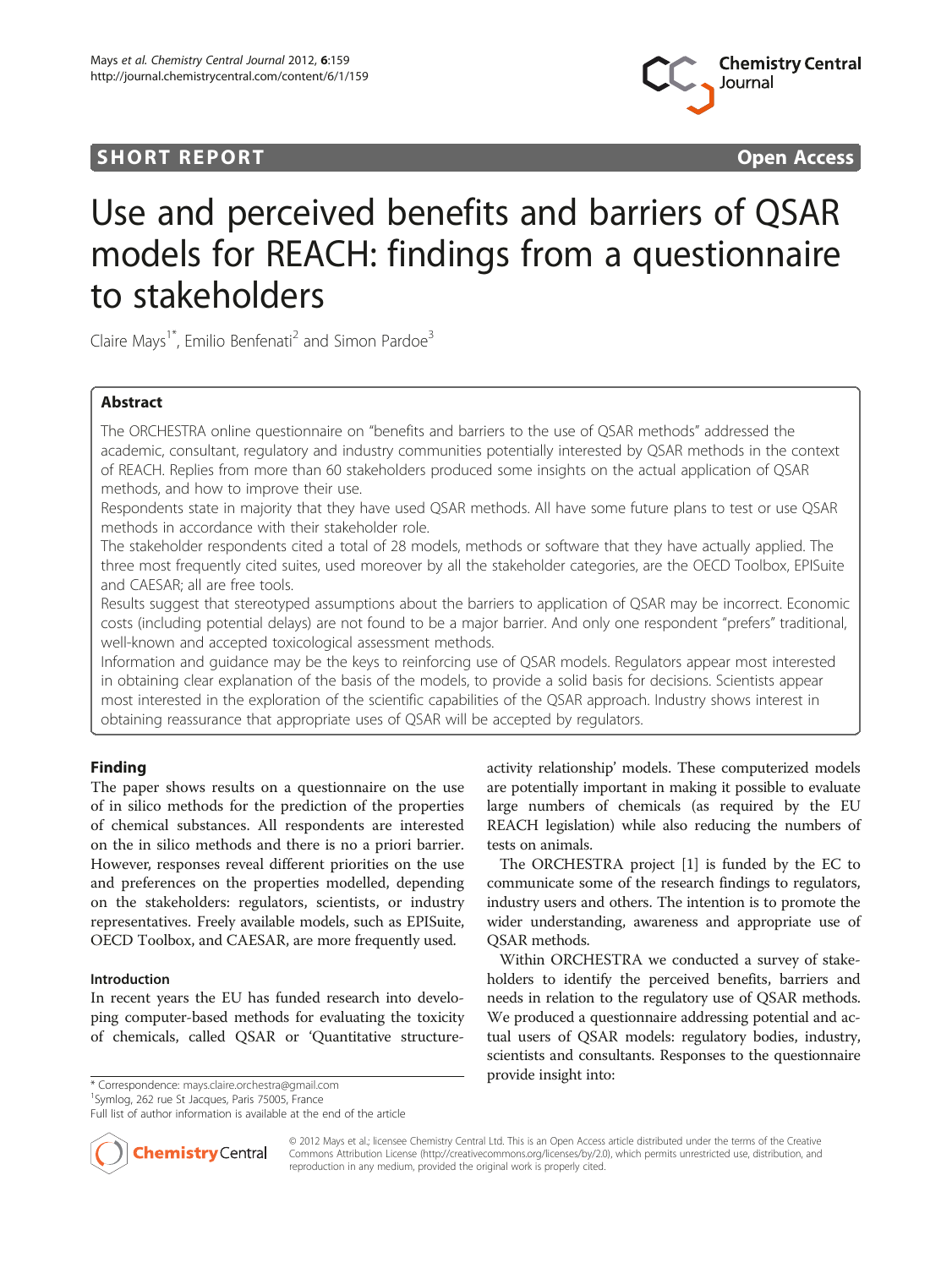- The current awareness of, and interest in, QSAR methods
- The perceived benefits and attractions of QSAR methods
- The current barriers to the use of QSAR methods
- The current professional and policy needs
- Stakeholders' current sources of information on in silico methods in toxicology.

Note that for simple convenience, the terms "QSAR" and "in silico", or "models" and "methods", are used indiscriminately in this report.

A fully detailed report [[2\]](#page-8-0) of the questionnaire study, including aspects not considered in this brief article, may be found online at the (identical) project websites: [www.orchestra-qsar.eu](http://www.orchestra-qsar.eu) or [www.in-silico-methods.eu](http://www.in-silico-methods.eu).

#### Questionnaire and sample

The invitation to respond to the online questionnaire took the form of a letter in English that was circulated by email first to 280 potential respondents across Europe and beyond, and then to a much larger set of stakeholders. However, since the flow of responses was small, a second questionnaire was created as a quick alternative for professionals who might feel too busy to respond to a survey. Questionnaire I contained 8 questions, while Questionnaire II had only 2–4. The period of data collection was Sept 2010 – April 2011.

Both questionnaires can be viewed online at the project websites mentioned above. Questionnaire I and II yielded 33 and 29 responses respectively, 62 in total. There was no overlap between the populations replying to the two questionnaires.

The total sample is unfortunately too small to represent in detail the full population that was approached for this survey. However, some trends or groupings in response seem to emerge, and great care has been taken to interpret these at an appropriate level.

Questionnaire I asked participants to designate the context in which their research, development and/or application of *in silico* methods take place. On the basis of a careful examination of these descriptive data, three categories were constructed:

- ACACON Activity takes place in an academic or consultancy context. Members of this category display many different roles and stakes within the REACH process, but they are distinguished by the facts that they are not direct employees of an industrial manufacturer of chemical products, nor are they tasked as protectors of public health. <sup>a</sup>13 subjects
- REGUL Activity takes place in a governmental regulatory context. Members' primary stake and

national (or international) mission lie in protecting public health or the environment. 12 subjects

• **INDUS** – Activity takes place within a commercial industrial context. Members are directly employed by manufacturers of chemical products, and their company has a primary economic stake in the outcome of specific REACH dossiers. (A chemical manufacturers' federation is also represented in this category). 8 subjects

As stated above, no claim is made to describe stakeholder populations at large; the suggestive trends we observe in Questionnaire I replies would demand testing on a larger survey population. This said, systematically collected survey data from 33 specialists may be more solid than anecdotal impressions. Finally, the interpretations offered here are highly coherent not only with the actual professional experience of ORCHESTRA project members but moreover with the in-depth interview findings documented in other parts of the project. These findings are provided on the ORCHESTRA websites. Notably, on April  $6<sup>th</sup>$  2011 a workshop was held entitled "REACH and QSAR: What can we learn from case studies"; the summary available online recounts needs for better understanding of the uses of QSAR models, for better inter stakeholder communication, and for training, all of which are borne out by the survey reported in the present article. Also online, the extensive video interviews of academics, consultants, regulators and industry representatives help to understand particular priorities among these different populations [\[www.](http://www.orchestra-qsar.eu) [orchestra-qsar.eu](http://www.orchestra-qsar.eu) or [www.in-silico-methods.eu\]](http://www.in-silico-methods.eu).

#### Data presentation

Because the sample is small, after discussion with scientists and with laypersons we decided we should not refer to percentages of response in our discussion of results. Instead, an illustrative "green light" system of presentation is chosen. This system is used throughout and indicates in an intuitive way the relative strength or proportion of response:

- When more than 3/4 of the population within a given category chose the response option, that result is communicated by a large green square
- When 1/2 to 3/4 of the population chose an option, this is communicated by a large orange lozenge
- When 1/4 to 1/2 of the population chose an option, this is communicated by a grey disc
- When less than one quarter of the population chose an option, that is communicated by a small red dot
- Absence of reply is represented by a dash .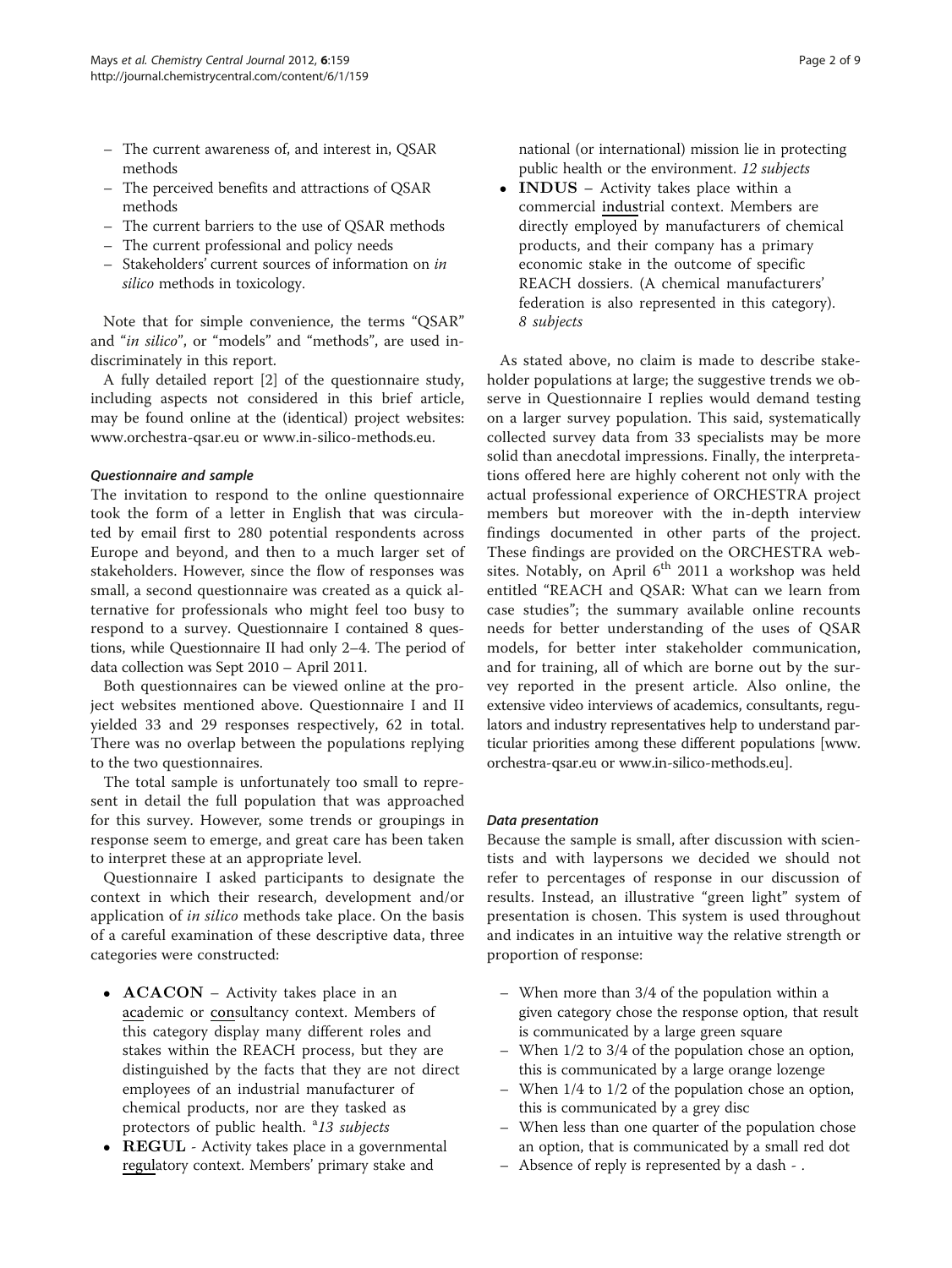Generally, response options are arranged in tables by descending frequency of citation within the ACACON category, followed by descending REGUL frequencies.

## Results and discussion

# Actual and projected future uses of QSAR

Specialist stakeholders (academics or consultants, regulators, and industry users) were asked whether they now use, or have in the past used/tested the methods, under which conditions, and for which purposes. They were asked to indicate the specific methods, models or software applications used or tested.

The Questionnaire I data discussed below portray effective experience today with applying in silico methods, models and software. They also indicate stakeholders' vision of how these methods will be used tomorrow.

#### QSAR methods: Used or not?

Among respondents to the detailed Questionnaire I, the majority (20) states that they have directly used or tested QSAR methods. Of the 33 respondents in total, a single one (ACACON) claims that this use was "not successful".

All respondents indicate that they have some future plans to test or use QSAR methods.

#### Actual models, methods and software in use

Questionnaire I collected free text responses to the query "Which models, methods and software have been used or tested?" Twenty-eight of 33 respondents reply, citing in each case more than one model or software suite.

Table 1 shows the methods cited, arranged by descending frequency of citation among the ACACON respondents, followed by frequency of citation among REGUL, then among INDUS.

#### Table 1 The QSAR models cited by respondents

| Model, method, software          |                |                                              | <b>Number of citations</b>                  |                                           |
|----------------------------------|----------------|----------------------------------------------|---------------------------------------------|-------------------------------------------|
| that have been used or<br>tested | Σ              | <b>ACACON</b><br>(12 of 13 subjects replied) | <b>REGUL</b><br>(10 of 12 subjects replied) | <b>INDUS</b><br>(6 of 8 subjects replied) |
| <b>OECD QSAR Toolbox</b>         | 16             | 7                                            | 6                                           | 3                                         |
| EPI, EPI Suite, EPI Win          | 16             | 7                                            | 5                                           | $\overline{4}$                            |
| CAESAR                           | 7              | 3                                            | $\overline{2}$                              | 2                                         |
| Leadscope                        | $\overline{4}$ | 3                                            |                                             | $\mathbf{1}$                              |
| <b>ECOSAR</b>                    | 5              | $\overline{2}$                               | 3                                           |                                           |
| SPARC                            | 5              | $\overline{2}$                               | $\overline{3}$                              |                                           |
| Toxtree                          | 5              | $\mathbf 2$                                  |                                             | 3                                         |
| Topkat                           | $\overline{3}$ | $\mathbf{1}$                                 | $\overline{2}$                              |                                           |
| <b>DEREK</b>                     | $\overline{4}$ | $\mathbf{1}$                                 | $\mathbf{1}$                                | $\overline{2}$                            |
| ACD/Tox Suite                    | 3              | $\mathbf{1}$                                 | $\mathbf{1}$                                | $\mathbf{1}$                              |
| ToxBoxes                         | $\overline{2}$ | $\mathbf{1}$                                 | $\mathbf{1}$                                |                                           |
| EOUATIONS from LITERATURE        | $\overline{2}$ | $\mathbf{1}$                                 | $\mathbf{1}$                                |                                           |
| OWN INTERNAL MODELS              | $\overline{2}$ | $\mathbf{1}$                                 | $\mathbf{1}$                                |                                           |
| Lazar                            | $\overline{2}$ | $\mathbf{1}$                                 |                                             | 1                                         |
| MultiCase                        | $\mathbf{1}$   | 1                                            |                                             | $\mathbf{1}$                              |
| ChemAxon Marvin                  | $\mathbf{1}$   | $\mathbf{1}$                                 |                                             |                                           |
| Macromodel                       | $\mathbf{1}$   | $\mathbf{1}$                                 |                                             |                                           |
| Molcode Toolbox                  | $\mathbf{1}$   | $\mathbf{1}$                                 |                                             |                                           |
| OncoLogic                        | $\mathbf{1}$   | $\mathbf{1}$                                 |                                             |                                           |
| Sybyl                            | $\mathbf{1}$   | 1                                            |                                             |                                           |
| Danish EPA QSAR database         | $\overline{3}$ |                                              | 3                                           |                                           |
| LMC Oasis including CataLogic    | 3              |                                              | $\overline{3}$                              |                                           |
| ChemCan                          | $\mathbf{1}$   |                                              | $\mathbf{1}$                                |                                           |
| ChemSteer                        | $\mathbf{1}$   |                                              | $\mathbf{1}$                                |                                           |
| EQC                              | $\mathbf{1}$   |                                              | $\overline{1}$                              |                                           |
| PBKB (SimCYP & MCSim)            | $\mathbf{1}$   |                                              | $\mathbf{1}$                                |                                           |
| PBT Profiler                     | $\mathbf{1}$   |                                              | $\mathbf{1}$                                |                                           |
| SoilFug                          | 1              |                                              | $\mathbf{1}$                                |                                           |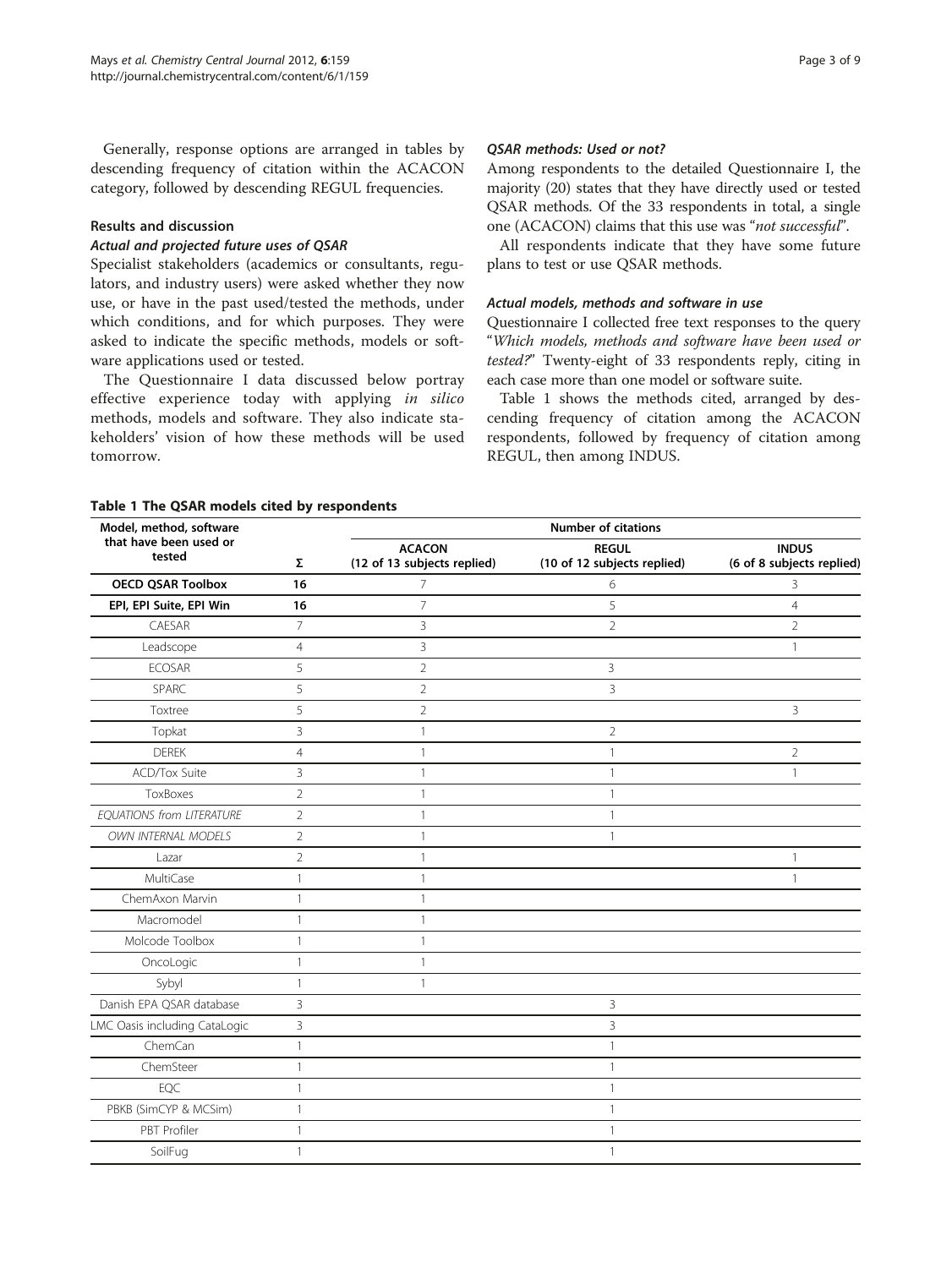Overall twenty-eight models, methods or software suites are cited by the population responding to the survey. The three most frequently cited suites are: OECD Toolbox, EPISuite and CAESAR. These three suites are used by all three stakeholder communities. CAESAR is the only software not developed within a regulatory initiative. Each of these three suites is available as freeware. This finding may indicate a preference for free, widely accessible systems.

# Domains of past application, and the endpoints investigated

Overall, all categories of stakeholder respondents are simultaneously investigating different domains of application. The proportion of actual application by area for the respective stakeholders is shown in Table 2 (ordered by descending importance according to the expressed view by ACACON).

The ACACON community shows the highest rate of application in the area of physico-chemical properties of compounds. REGUL and INDUS appear at this time to be lending somewhat less attention to the assessment of physico-chemical properties through QSAR. INDUS also seems to "lag" behind the other categories in applications to human toxicology and environmental fate properties.

Endpoints that have benefitted from QSAR applications among our population are reported in Table [3](#page-4-0). This table does not indicate any hierarchy of endpoints. However, endpoints that were mentioned several times across subjects (within a single stakeholder family) are underlined.

# Domains of future application, and the endpoints targeted

All respondents indicated that they have plans for future applications even if they have not yet tested in silico methods. Our data suggest overall that all three stakeholder populations today are in a phase of experimentation with QSAR models. Their practice and activity are not "set" at this time.

Among INDUS (like ACACON) fast triage applications are important – more so than in the regulatory community. The profile for prioritisation uses is similar if less pronounced. INDUS and REGUL give comparable importance to the use of QSAR for providing supporting information. INDUS match other stakeholders in their acknowledgement of weight-of-evidence uses, but differ by appearing to leave aside key study applications. INDUS more than REGUL utilize QSAR for research and development for the evaluation of toxicity.

# Functions addressed in planned (future) applications

The respondents of every category appear to recognize that *in silico* methods will be applied more broadly in the future. Some stakeholders are gearing up to use, test or develop these methods themselves; but even those who today do not plan to use them clearly recognize their growing importance.

Regulators appear to anticipate a slight widening of functionality.

# Table 2 Domains of past application of in silico methods

| Domains in which in silico methods are by now applied | <b>ACACON</b> | <b>REGUL</b> | <b>INDUS</b> |
|-------------------------------------------------------|---------------|--------------|--------------|
| Physico-chemical properties                           |               |              |              |
| Human toxicology                                      |               |              |              |
| Environmental fate properties                         |               |              |              |
| Ecotoxicology                                         |               |              |              |

Regulators overall and within subjects indicated that there would be a slight tendency to transfer or add attention to environmental fate and ecotoxicology endpoints.

#### Functions addressed by past applications

Table [4](#page-4-0) considers the functions to which the stakeholders have applied QSAR models.

ACACON presently appear to prefer QSAR tools as time-saving devices and fundamental research devices. They also acknowledge regulatory data demands.

Among REGUL, QSAR is principally applied to provide supporting information. Use for fast evaluation and as part of the weight-of-evidence approach is also acknowledged.

A non negligible proportion of REGUL states "none/ not sure" about the pertinent functions – but an examination of individual data shows these respondents have already tried QSAR methods (generally the OECD Toolbox). This confessed ignorance by regulators regarding functions may simply flag a need to develop their familiarity with the tools.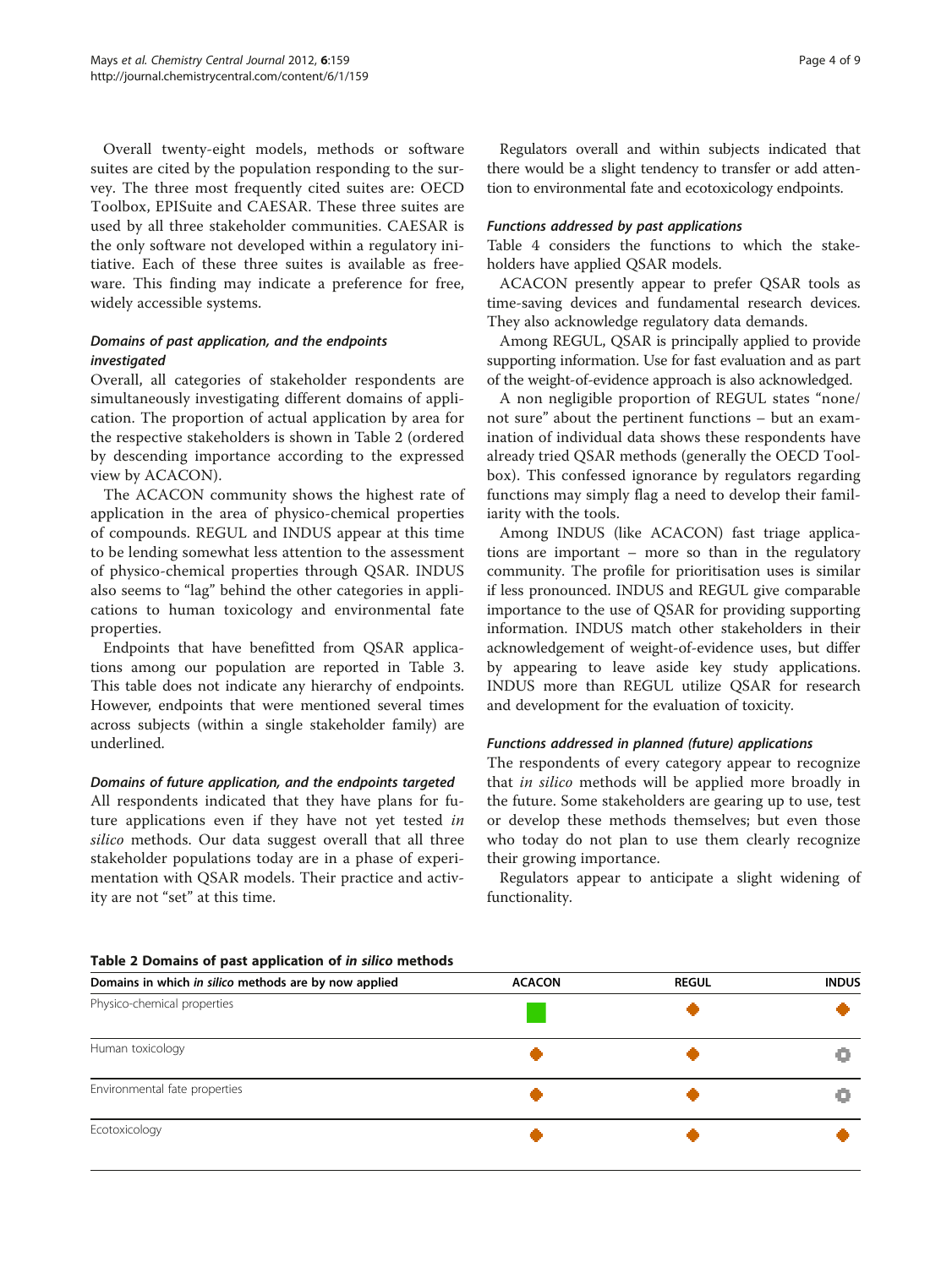<span id="page-4-0"></span>

|  |  |  |  |  |  | Table 3 The QSAR models used by respondents |
|--|--|--|--|--|--|---------------------------------------------|
|--|--|--|--|--|--|---------------------------------------------|

|                               | Sample endpoints mentioned from actual applications of QSAR |                                                                                                                                                                                                                                                           |                                                                                                                  |                                                                                     |  |  |  |
|-------------------------------|-------------------------------------------------------------|-----------------------------------------------------------------------------------------------------------------------------------------------------------------------------------------------------------------------------------------------------------|------------------------------------------------------------------------------------------------------------------|-------------------------------------------------------------------------------------|--|--|--|
| Stake-holder group            | Physico-Chemical Properties Human Toxicity                  |                                                                                                                                                                                                                                                           | <b>Ecotoxicity</b>                                                                                               | Environmental<br><b>Properties</b>                                                  |  |  |  |
| <b>ACACON</b>                 | Boiling point Vapour<br>pressure                            | Mutagenicity/ genotoxicity<br>(including Ames, micronucleus,                                                                                                                                                                                              | Acute aquatic invertebrate<br>toxicity (Daphnia) Acute fish                                                      | Bioaccumulation/BCF<br>Half-life in water/soil                                      |  |  |  |
| (8 of 13 subjects<br>replied) | Water solubility Partition<br>coefficients (LogP/LogD)      | mouse SCE, mouse COMET)<br>Carcinogenicity Teratogenicity<br>Acute toxicity (mammals)<br>Skin irritation, corrosion, or<br>sensitization Eye irritation<br>Endocrine disruption (estrogen<br>binding, antiadrogenic activity)<br>Reprotox hERG inhibition | toxicity (fathead minnow, trout)<br>Algae Toxicity Terrestrial<br>Ecotoxicology (bees) Tetrahymena               | Ready biodegradability<br>Abiotic hydrolysis/<br>degradation Koc/soil<br>adsorption |  |  |  |
| <b>REGUL</b>                  | Partition coefficients                                      | Carcinogenicity                                                                                                                                                                                                                                           | Aquatic toxicity                                                                                                 | Bioaccumulation/ BCF                                                                |  |  |  |
| (6 of 12 subjects             | (Pow)                                                       | Reproductive toxicity                                                                                                                                                                                                                                     | Daphnia reproduction                                                                                             | Degradation (DT50)                                                                  |  |  |  |
| replied)                      |                                                             | Mutagenicity/ genotoxicity<br>(also addressing metabolites)                                                                                                                                                                                               | All ecotox part of EPI Suite<br>(Aquatic toxicity acute and                                                      |                                                                                     |  |  |  |
|                               |                                                             | Teratogenesis                                                                                                                                                                                                                                             | chronic algae fish and daphnia)                                                                                  |                                                                                     |  |  |  |
|                               |                                                             | Acute toxicity Endocrine<br>disruptions (estrogen and<br>androgen binding)                                                                                                                                                                                |                                                                                                                  |                                                                                     |  |  |  |
|                               |                                                             | Skin sensitization NOFC                                                                                                                                                                                                                                   |                                                                                                                  |                                                                                     |  |  |  |
| <b>INDUS</b>                  | Partition coefficients<br>(LogP)                            | Mutagenicity Genotoxicity<br>Carcinogenicity Teratogenicity                                                                                                                                                                                               | Acute aquatic invertebrate toxicity<br>(Daphnia) (LC50 daphnia magna as<br>supporting information) Fish toxicity |                                                                                     |  |  |  |

The largest anticipated change will be in more frequent application by regulators for the needs of prioritisation.

#### Perceived benefits and attractions of QSAR methods

Scientists, regulators, and industry users were asked their view on the main reasons to use QSAR methods.

The data in Table [5](#page-5-0) give a picture of the differential attractions and benefits of the methods in the perception of these specialist stakeholders.

There is a primary consensus across stakeholders that going forward, QSAR methods are very attractive for identifying and prioritising substances of concern. For ACACON and REGUL in particular this perception is quite strong.

Also consensual across stakeholders, albeit at a lower level, is the view that these methods offer some attraction for assessing potentially thousands of chemicals simultaneously.

#### Table 4 Functions addressed by past applications of in silico methods

| <b>ACACON</b> | <b>REGUL</b> | <b>INDUS</b> |
|---------------|--------------|--------------|
|               |              |              |
|               |              |              |
|               |              |              |
|               |              |              |
|               |              |              |
|               |              |              |
|               |              |              |
|               |              |              |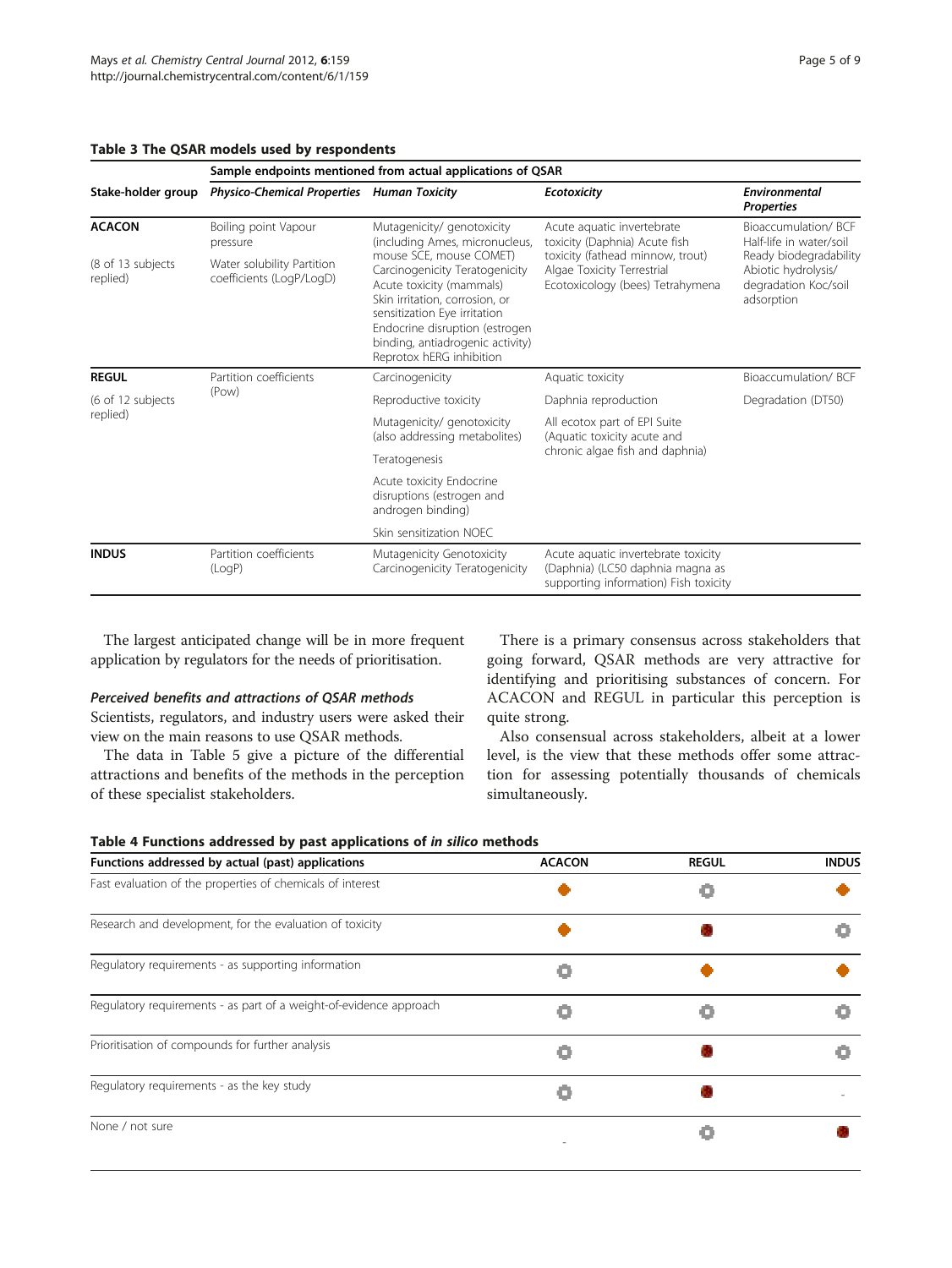<span id="page-5-0"></span>

|  |  |  | Table 5 Main reasons to use QSAR methods going forward |  |  |  |  |  |
|--|--|--|--------------------------------------------------------|--|--|--|--|--|
|--|--|--|--------------------------------------------------------|--|--|--|--|--|

| <b>ACACON</b> | <b>REGUL</b> | <b>INDUS</b> |
|---------------|--------------|--------------|
|               |              |              |
|               |              |              |
|               |              |              |
|               |              |              |
|               |              |              |
|               |              |              |
|               |              |              |
|               |              |              |

ACACON and REGUL appear quite confident that risk assessment, classification and labelling will be well addressed by QSAR methods, whereas INDUS appear less convinced.

INDUS enthusiastically endorse in silico to reduce the laboratory use of vertebrates to meet regulatory requirements, an enthusiasm diminishing somewhat in the view of ACACON and quite modest in the view of REGUL.

One regulator explained:

• "Reduction of vertebrate testing is a major goal, however, secondary to improved risk management which is the reason why I didn't tick the two boxes [concerned]".

The benefit of in silico methods to address in-house ethical requirements on animal use is most attractive to industry and ACACON; understandably this feature is less attractive to REGUL.

REGUL find in silico methods more interesting than do ACACON and INDUS stakeholders to address endpoints for which animal models are not fully accepted.

Comments from ACACON highlighted two further attractions of in silico methods:

- "To supplement the information level for lower tonnage chemicals with limited test information requirements"
- "As a 'glue' between in vitro data in ITS approaches".

# Current barriers to the use of QSAR methods

This section reports findings from both Questionnaires I and II.

Specialist stakeholders (consultants, academics, regulators, and industry users) were asked what prevents or limits their use of QSAR methods.

#### Generic barriers

Respondents to the simplified Questionnaire II who have not used QSAR are in fact waiting for a chance to try out the methods. The strong majority said they were "interested" and none was hostile to the methods. Overall the results suggest that persons already interested and whose role allows them to apply the methods may be very open to opportunities to do so.

The varied replies to Questionnaire I as to what prevents or limits the use of in silico methods revealed no predominant barrier. Just 3 REGUL, and one ACACON or INDUS, stated that QSAR methods are "not a priority for his/her organization". Only one of 33 respondents expressed preference for traditional, well-known and accepted methods. This striking finding suggests that such a preference is *not* a drag on application of QSAR today. The next section suggests that better information and guidance may be the key to reinforcing in silico uses.

# Needs for information or guidance

Stakeholders indicated areas in which more information or regulatory guidance might overcome barriers to the use of QSAR models. While all categories called for more information or guidance, differential knowledge gaps are described by these specialist stakeholders. Table [6](#page-6-0) shows the results about the information needs.

Interestingly, REGUL answers focus on pragmatic application. Replies suggest that their primary need is for good grasp of software outputs (the results of the model,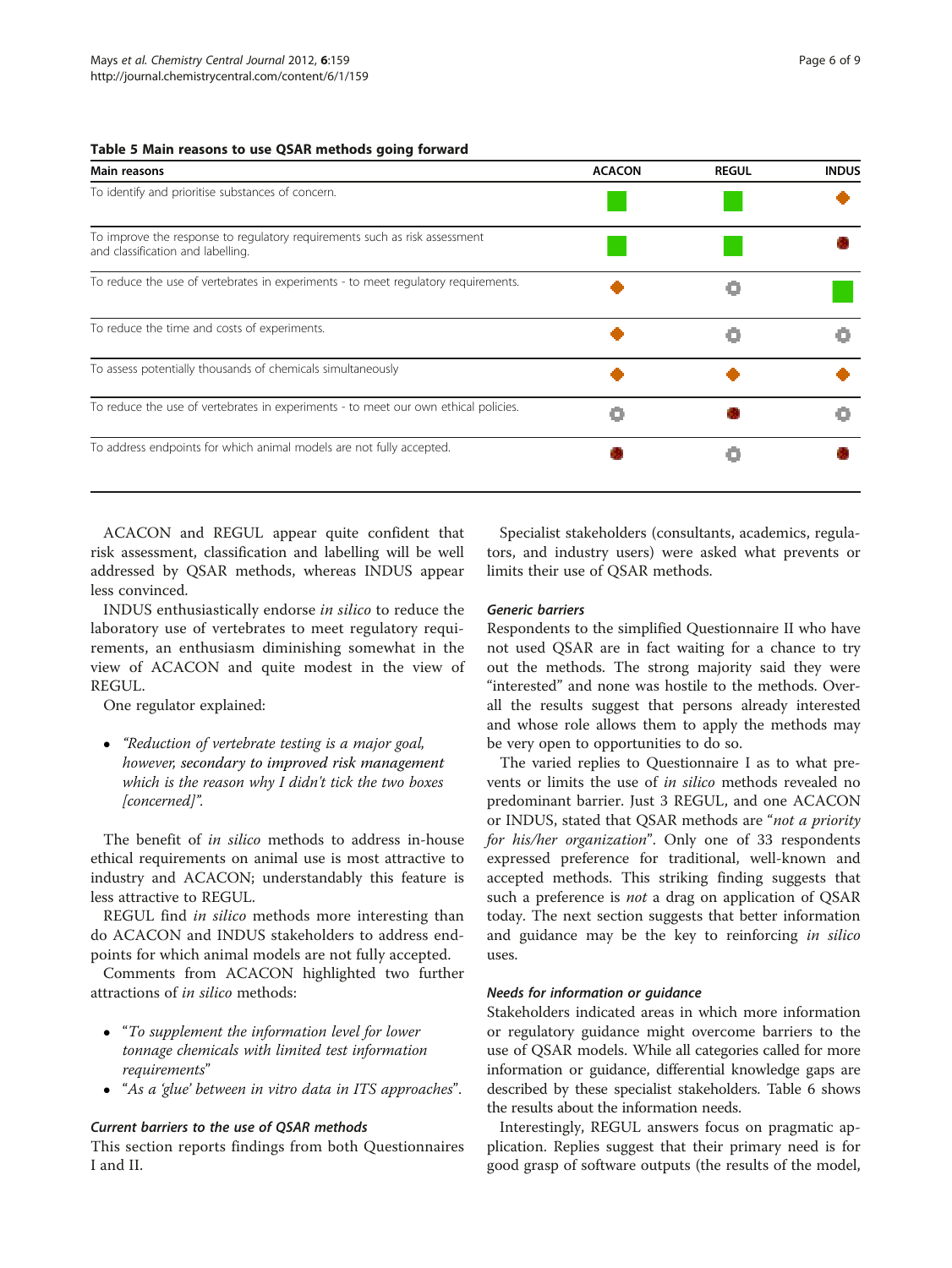#### <span id="page-6-0"></span>Table 6 Needs for information or guidance

| Main option/sub option<br>All proportions are calculated on total stakeholder subsample       | <b>ACACON</b> | <b>REGUL</b> | <b>INDUS</b> |
|-----------------------------------------------------------------------------------------------|---------------|--------------|--------------|
| We need more information and/or regulatory guidance                                           |               |              |              |
| to assess whether a model can be viewed as scientifically valid and adequately documented;    |               |              |              |
| to be able to use the technical software, and understand the outputs from it;                 |               |              |              |
| to know how to integrate different kinds of results from different methods into a submission; |               |              |              |
| to know what QSAR models are available or appropriate for our work;                           |               |              |              |
| to know more about when and how QSAR / in silico methods can be used.                         |               |              |              |

and their meaning). To a lesser degree, they need information helping to assess the confidence they may place in QSAR tools, and identification of appropriate uses of the models. ACACON focus more on the scientific aspects. INDUS responses here seem to suggest that they need reassurance on the model acceptability and pointers to the best available models.

# Opening the way forward to increased use of in silico methods

Specialist stakeholders were asked what would help them to use QSAR methods, and what in their view will have most impact on the wider acceptance and use of these methods.

# What would facilitate use of QSAR/in silico methods

In this question stakeholders reported items that could favour more use of QSAR methods. Table [7](#page-7-0) shows the results.

REGUL clearly place emphasis on aspects that are less outstanding to ACACON or industry. Regulators' answers point to a desire for a documented, reasoned, exemplified and standardized approach. This is coherent with the results seen above on knowledge needs.

The ACACON sector here places emphasis on pragmatic access to the right tools and demonstration of their successful application.

INDUS' few replies to these questions seem to align more with ACACON than with REGUL. However, INDUS seem here to be most attracted by a kind of automated, standardized and simplified process. INDUS users made detailed suggestions that highlight the potential value of networking, mutuality of expertise, and cooperation:

 "Better databases for mining particularly repeat dose endpoints - need agreement on common format -

way to deal with proprietary information - resources to shred data and get it entered - broad agreement to collaborate and enter data"

 "Definition of expert network in QSAR/in silico methods".

# Views of what will have the most impact on acceptance of QSAR methods

Stakeholders ranked measures that could foster the wider acceptance of QSAR methods (Table [8\)](#page-7-0).

There is consensus across sectors that in order to foster use of QSAR, industry must demonstrate successful actual applications; ACACON is particularly convinced of this pragmatic assertion. All sectors also affirm that case study evidence of the quality and reliability of in silico methods will foster their greater use. In this way, a democratic, evidence-based demonstration, with expert quality assurance in the background, emerges as perhaps the best way to trigger greater use, rather than reliance on high-profile leadership or on trademarking.

# Conclusion and recommendations

The full set of replies to the ORCHESTRA online questionnaires makes it clear that there is no *a priori* refusal of QSAR models. On the contrary, stakeholders in the scientific, regulatory and industry sectors are keen take opportunities to apply in silico methods. However, across sectors a considerable need is expressed for "more information or regulatory guidance" on using and applying these methods.

Varying knowledge demands are expressed by the different stakeholders. Scientist and consultant respondents are interested in both technical and scientific aspects of QSAR applications, and they particularly want information that will help to gauge the level of confidence that may be placed in a model. Regulatory respondents on the other hand assign slightly less concern to the scientific validity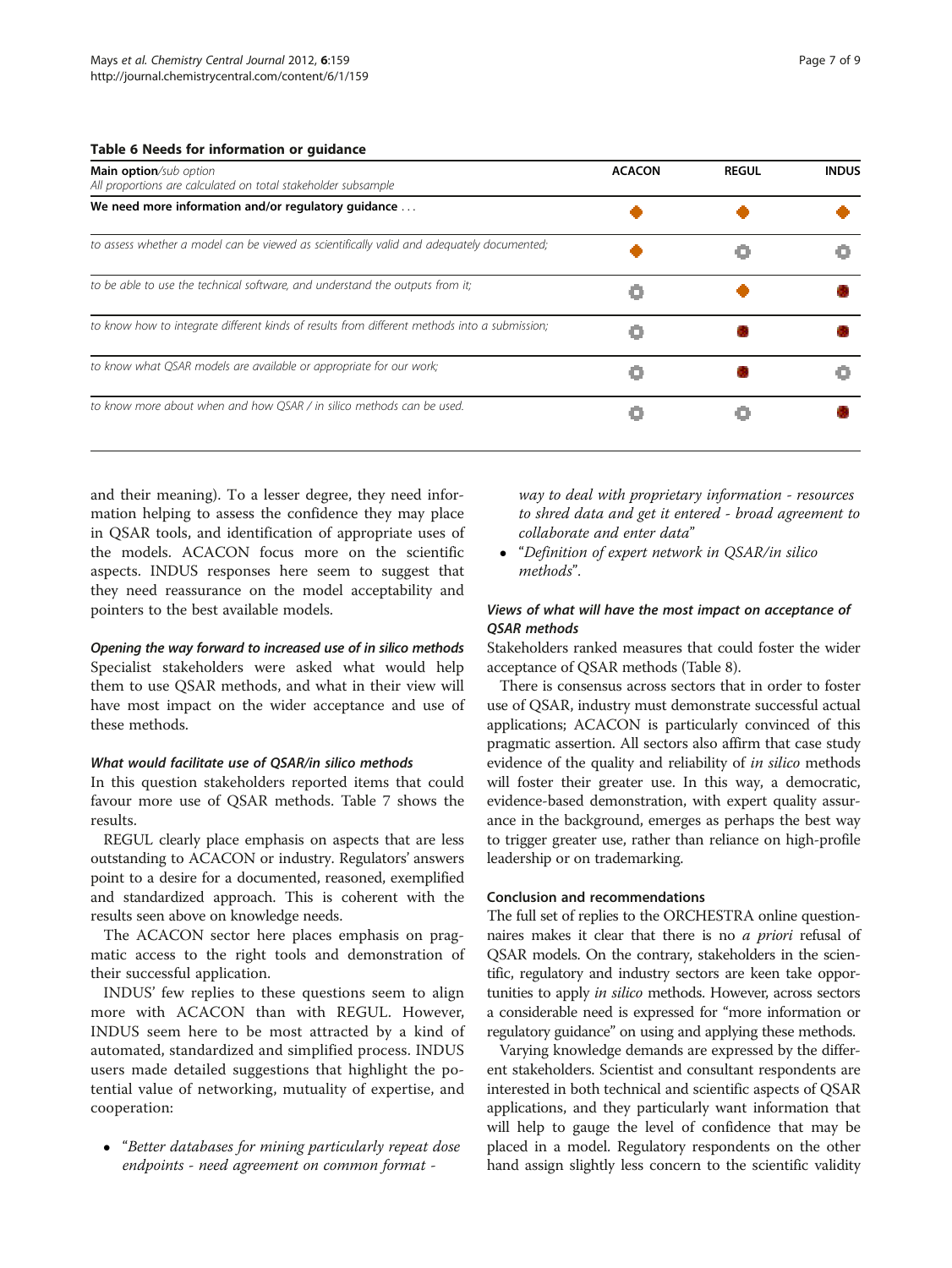#### <span id="page-7-0"></span>Table 7 Facilitating the use of QSAR methods

| What would help you to use QSAR / in silico methods?                                                                                                                       | <b>ACACON</b> | <b>REGUL</b> | <b>INDUS</b> |
|----------------------------------------------------------------------------------------------------------------------------------------------------------------------------|---------------|--------------|--------------|
| Seeing good examples of industry using in silico methods successfully<br>(in documentary video, industry events, online reports and trade magazines).                      |               |              |              |
| Lists and reviews of the available models, with information on where to access them.                                                                                       |               |              |              |
| Examples from the regulators about acceptance of / enthusiasm for in silico methods                                                                                        |               |              |              |
| Seeing more peer-reviewed journal articles about the practical applications of<br>in silico methods, illustrated by case studies.                                          |               |              |              |
| Clear quidelines for reporting toxicity results from in silico methods (maybe as an<br>automatic report generator within the software that matches the submission format). |               |              |              |
| Clear standardisation of the ways in which individual QSAR models and their appropriate<br>uses are described, and their applicability domains are defined.                |               |              |              |
| Support and quidance from laboratories with expertise in the uses of QSARs.                                                                                                |               |              |              |
| Examples of the reasoning and transparent documentation required for submissions.                                                                                          |               |              |              |

of models, while requiring relatively more understanding of appropriate applications in view of REACH. Detailed survey results [\[2\]](#page-8-0) indicate that they seek a good grasp of software outputs (the results of the model, and their meaning). Industry respondents want reassurance that the scientific quality of a given tool is acceptable; next they want pointers to the best available QSAR models. They do not ask for technical information about software, nor for guidance about when and how QSAR can be used.

Given the fact that regulators are the primary actors in acceptance of QSAR models, initiatives should address regulatory information needs as a main target. More detailed attention by developers and consultants to the process requirements of REACH could be valuable. A good model and its suite of tools are not sufficient, if the model is not described and if output components are not transparent. On the basis of these indications, ORCHESTRA, together with the project ANTARES [\[3](#page-8-0)], has promoted the web site VEGA ([www.vega-qsar.eu\)](http://www.vega-qsar.eu), which provides a

highly detailed explanation on the analysis of model results for a given substance.

At the time of the survey ECHA had published some documents on the use of alternative methods, including QSAR [\[4](#page-8-0)]. Questionnaire replies may mean that these documents were not well known, or that they were not yet sufficient. We note that the ECHA guidance documents benefit from updates and that a series of fact sheets is available.

Respondents emphasized the importance of conducting case studies, consolidating experience with model use. Similarly, there is consensus across sectors that industry demonstrating successful actual applications will have a large impact on broadening use of *in silico* methods. "An important factor in the confidence building is to simply start using the tools, both industry and regulatory bodies, to see for themselves how they work." This is indeed a promising direction, and initiatives should address this.

| Table 8 Measures to foster improved acceptance of QSAR methods |  |  |  |
|----------------------------------------------------------------|--|--|--|
|----------------------------------------------------------------|--|--|--|

| What will have the most impact on the wider acceptance of QSAR/in silico methods? | <b>ACACON</b> | <b>REGUL</b> | <b>INDUS</b> |
|-----------------------------------------------------------------------------------|---------------|--------------|--------------|
| Industry using in silico methods more, and producing high quality results.        |               |              |              |
| Case study research evidence of the quality and reliability of QSAR methods.      |               |              |              |
| Use by high-profile companies / organisations, and in cases with high visibility. |               |              |              |
| The monitoring, review and updating of models by specialist QSAR laboratories.    |               |              |              |
| The trademarking of models by trusted software companies or organisations.        |               |              |              |